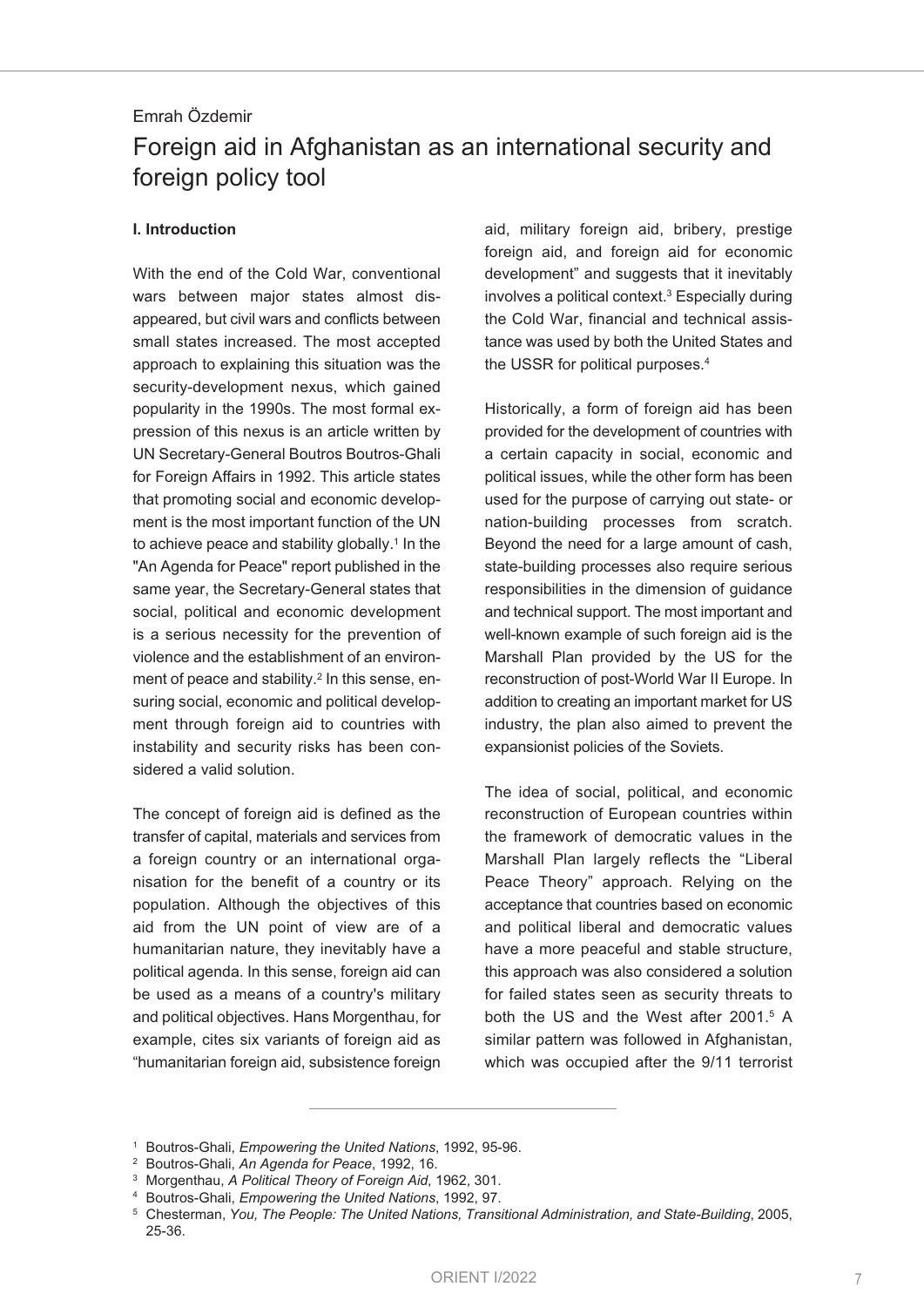attacks. This liberal state-building project, carried out between 2001 and 2021 with the aim of overthrowing the Taliban regime for supporting the al-Qaeda terrorist organisation, can be considered a comprehensive effort that includes economic, social, political and security areas. However, these produced limited positive results and did not generate peace and stability in the country. The political objective at the heart of the efforts, the complete elimination of the effectiveness of the Taliban regime in the country and its reconstruction as a democratic state, also failed. Finally, on 15 August 2021, the Taliban seized the country and established a de facto state administration. Despite the astonishing military success of the Taliban, they are now confronted with the real difficulty in the country: economic and political government. Under Taliban rule, the country also needs foreign aid, and the people living in the country face vital challenges.

Historically, Afghanistan's dependence on foreign aid and technical support dates back to before the 2001 invasion and has become the country's general characteristic. This situation also appears to remain a very serious problem politically and economically during the Taliban era. Security and political concerns about the Taliban leadership by donor countries and international organisations are causing significant reservations about the aid. Moreover, the blockades placed on Afghanistan's international reserve funds also leave the Taliban leadership in a difficult position. In this sense, the use of foreign aid as a means of control over the Taliban regime to address the political and security concerns of Western states also creates a complex dilemma. However, the aid provided by countries without this dilemma, such as China and Pakistan, is another dimension of the chaos in the country.

This article discusses the effects of foreign aid and state-building policies in Afghanistan since 2001, and the challenges of maintaining foreign aid to the country during the Taliban rule. On this aim, it briefly references the historical background of foreign aid and state-building processes in Afghanistan. Then, it examines foreign aid and statebuilding activities carried out between 2001 and 2021, analysing the successes and failures of these activities. Finally, it discusses what foreign aid means for the Taliban, which has taken over the country, and the reservations about this aid.

### **II. Foreign aid in Afghanistan as a rentier state from a historical perspective**

Economic instability is one of the main reasons for the political conflicts and power struggles in Afghanistan. The country's administrative problems and struggles for interests also pose serious obstacles to the elimination of economic instability. Prior to 1978, the country was self-sufficient in terms of food and had significant underground resources, but the investments of foreign countries have nevertheless constituted most of the country's income since the 18<sup>th</sup> century. The country's economy has traditionally been based on agriculture, although only 12% of the land can be farmed. In this sense, the fact that it is not based on any domestic production has led to the Afghan economy being defined as a rentier state.<sup>6</sup>

Afghanistan was first established as a state in 1747 with the coronation of Ahmed Shah Durani. However, the country's creation of a state system in the modern sense owes to Amir Abdur Rahman Khan, who ascended to the throne in 1880, taking the legitimate monopoly of the use of force, establishing a central government, and making the tax collection system work. <sup>7</sup> Abdur Rahman was known as the Iron *Amir* because of his violent policies. During this period, although the country had a modern state system, it struggled with its foreign affairs, stuck

<sup>6</sup> Suhrke, *When More is Less: The International Project in Afghanistan*, 2011.

<sup>7</sup> Shahrani, *Taliban and Talibanism in Historical Perspective*, 2008, 162.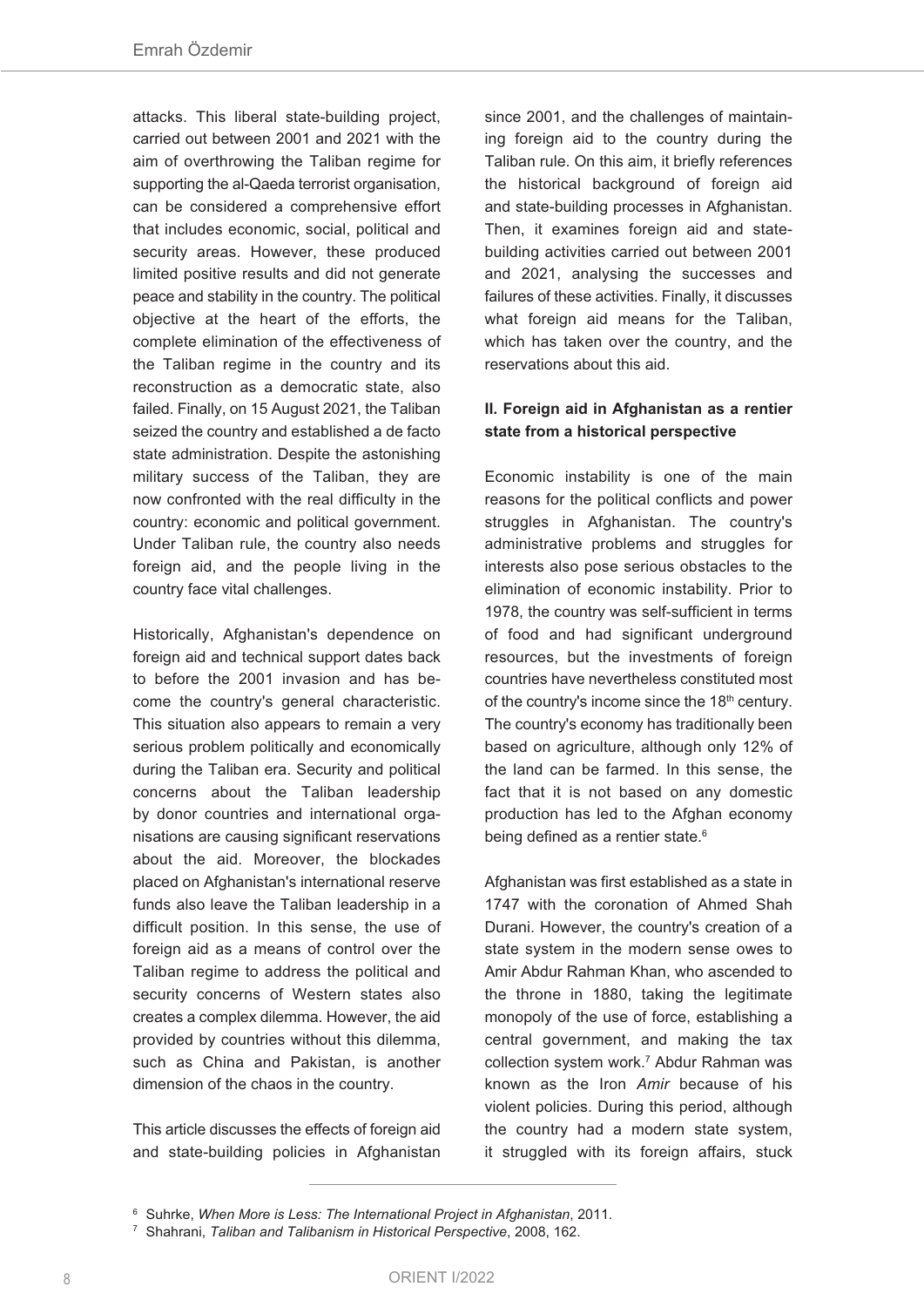between Russia and Britain. The Durand Line, which is still a major problem between Pakistan and Afghanistan, was created by the treaty signed with British India in 1893. The Amir managed to attract significant military and economic support thanks to the good relations he developed with the British. <sup>8</sup> However, in the face of this support, the country's foreign relations became dependent on the British.

The relationship with Britain also continued under Amir Habibullah. However, full independence was declared in 1919 after the British were defeated as a result of the Third Anglo-Afghan War under Amanullah. After this war, Amanullah tried to establish economic and political relations with countries such as the Soviet Union, Turkey, Egypt, France, Germany, and Iran. <sup>9</sup> The country's position as a buffer between the British and the Soviet Union contributed significantly to finding economic and political support. The same situation continued in a different way with the political climate created by the Cold War after the British left the region in 1948. $^{10}$ This time, in line with the ideological approaches of the Cold War, Afghanistan was supported by various Western countries against the Soviet threat. Afghan governments benefited from this situation by receiving foreign aid from both sides. For example, in 1955-56, about USD 125m in economic and military aid was provided by the Soviets. 11

Afghanistan also became a member of the World Bank in 1955. From this date until the Soviet invasion, the World Bank carried out major relief activities in Afghanistan. After

1979, World Bank aid continued to Afghanistan through its Pakistani office. The main investment areas were education, transportation, and agriculture. Direct World Bank activities in the country resumed in May 2002. <sup>12</sup> Another source which has had a significant impact in meeting Afghanistan's foreign aid needs is the Asian Development Bank. As a founding member of the bank since 1966, Afghanistan has tried to improve its infrastructure and agriculture sector with the foreign aid provided.<sup>13</sup>

Citing the economic and political disturbances with the reduction of foreign aid in the 1970s, Muhammad Daud took over the country in a coup and declared the Republic of Afghanistan in 1973. Daud tried to pursue liberal policies in the country and attempted to develop economic and military relations with Western countries. He also provided financial resources to Iran and various Arab countries. As a result of the Saur Revolt carried out by pro-Soviet groups in response to policies aiming at reducing Soviet influence in the country, Daud lost both power and his life. After this event, the country came under a Soviet influence that led to the direct invasion. The Soviet Union invaded the country on 27 December 1979 and aimed to rebuild the army and state structure against the mujahideen groups that had emerged in the country. In this respect, the Soviets made direct efforts politically, economically, and militarily and provided largescale economic assistance. However, the mujahideen resistance also received significant economic and military aid from countries such as Egypt, Saudi Arabia, Iran, China, and the US. <sup>14</sup> Thus, the country became a battleground of the Cold War.

<sup>8</sup> Malikyar and Rubin, *Center-periphery Relations in the Afghan State: Current Practices, Future Prospects*, 2002, 4.

<sup>9</sup> Wahab and Youngerman, *A brief history of Afghanistan*, 2006, 108.

<sup>10</sup> Rubin, *Political Elites in Afghanistan: Rentier State Building, Rentier State Wrecking*, 1992, 78.

<sup>11</sup> Shahrani, *State Building and Social Fragmentation in Afghanistan: A Historical Perspective*, 1986, 59.

<sup>12</sup> The World Bank, *The World Bank in Afghanistan*,2021.

<sup>13</sup> ADB, *Asian Development Bank Member Fact Sheet*, 2021.

<sup>14</sup> Saikal and Maley, *Introduction*, 1989, 6.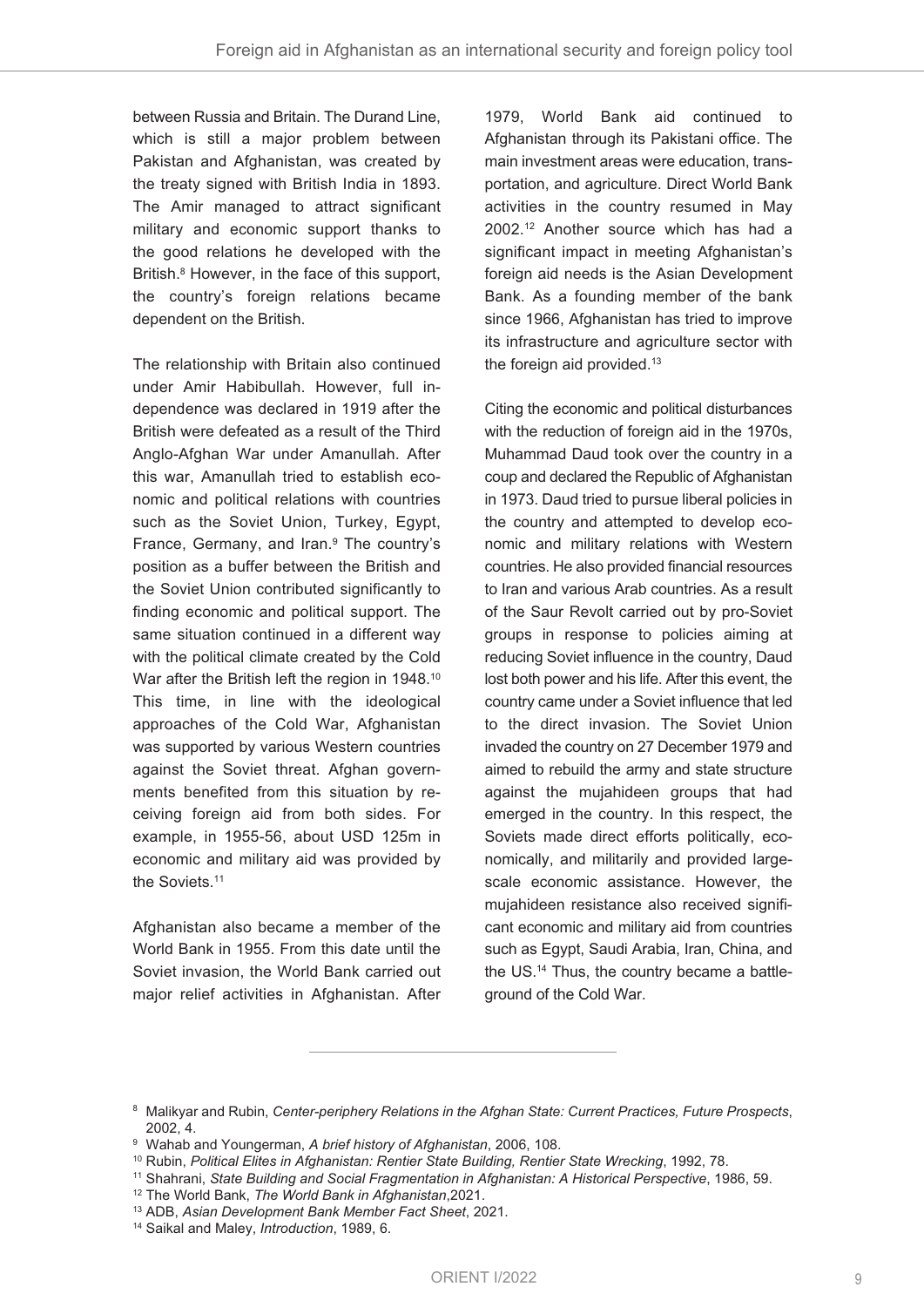After the Soviet withdrawal had been achieved with the support of the US, the country was plunged into a chaotic civil war between various groups. In this civil war, the warring groups were supported by various countries in line with their national interests. In this civil war environment, with the economic support and guidance of Pakistan, the Taliban movement was born and soon took over the country. Among the supporters of the Taliban leadership were not only Pakistan, but also energy companies originating from the US, Argentina, and Saudi Arabia. 15 Although the Taliban reacted with a harsh administrative style during this period, it was not seen as a threat to the US, which was pursuing an anti-Iranian policy. 16

The Taliban regime which dominated the country from 1996 to 2001 did not have enough capacity to manage the country economically and politically. It was not able to achieve acceptance as a legitimate actor in foreign relations either. Recognised only by the United Arab Emirates, Saudi Arabia and Pakistan, the Taliban tried to govern the country with the foreign aid of these states. Unable to find the necessary support internationally, the Taliban regime's efforts to maintain an economic and political presence led to its association with terrorist organisations such as al-Qaeda. According to Joe Sommerlad, Osama bin Laden paid the Taliban USD 20m annually for the protection Afghanistan provided him during this period. This process continued until al-Qaeda's attacks on the US on 11 September 2001. 17

## **III. Post-2001 state-building policies and foreign aid**

In response to the 9/11 attacks, the Bush administration targeted Afghanistan and the Taliban regime for providing support to those responsible for the attack. Backed by special forces, intelligence and close air support, the Northern Alliance quickly ousted the Taliban regime from power and made it leave the country. The US, which had no viable plan for the future, handed over responsibility for Afghanistan's reconstruction to the UN. The reconstruction of the country as a democratic state based on a liberal economy began with the Bonn Conference in December 2001.

The Bonn Treaty also covered a large foreign aid project for Afghanistan's reconstruction, including security, governance, and development. The responsibility for these three areas was taken over by various countries. The US was responsible for the re-establishment of the Afghan army. The responsibility for the Afghan police force was taken by Germany. The disarmament, demobilisation and reintegration of armed groups was planned to be supported by Japan. Counternarcotic efforts were given to the UK. Lastly, the establishment of the legal system was the responsibility of Italy. 18

On 1 February 2006, security, governance, and development objectives were redefined by the "Afghanistan Compact". The Compact, which emerged as a result of the London Conference on Afghanistan, convened with the participation of many states and international organisations, was a continuation of the Bonn Agreement, which achieved its goal of democratic elections in 2005. The Compact covered three key areas, featuring an unrealistic expectation of projected times and targeted results. For example, by the end of 2010, extensive efforts were expected to have been made in the field of counternarcotics and the establishment of a national army, national police force and border police in the country. In the field of governance, it was envisaged that serious steps would be taken in the prevention of corruption, establishment of justice institutions, human rights and gender

<sup>15</sup> Maley, *The Afghanistan wars*, 2002, 245.

<sup>16</sup> Saikal, *Afghanistan's ethnic conflict*, 1998, 119.

<sup>17</sup> Sommerlad, *Taliban and al-Qaeda: How are they linked?*, 2021.

<sup>18</sup> Rynning, *NATO in Afghanistan: The Liberal Disconnect*, 2012, 45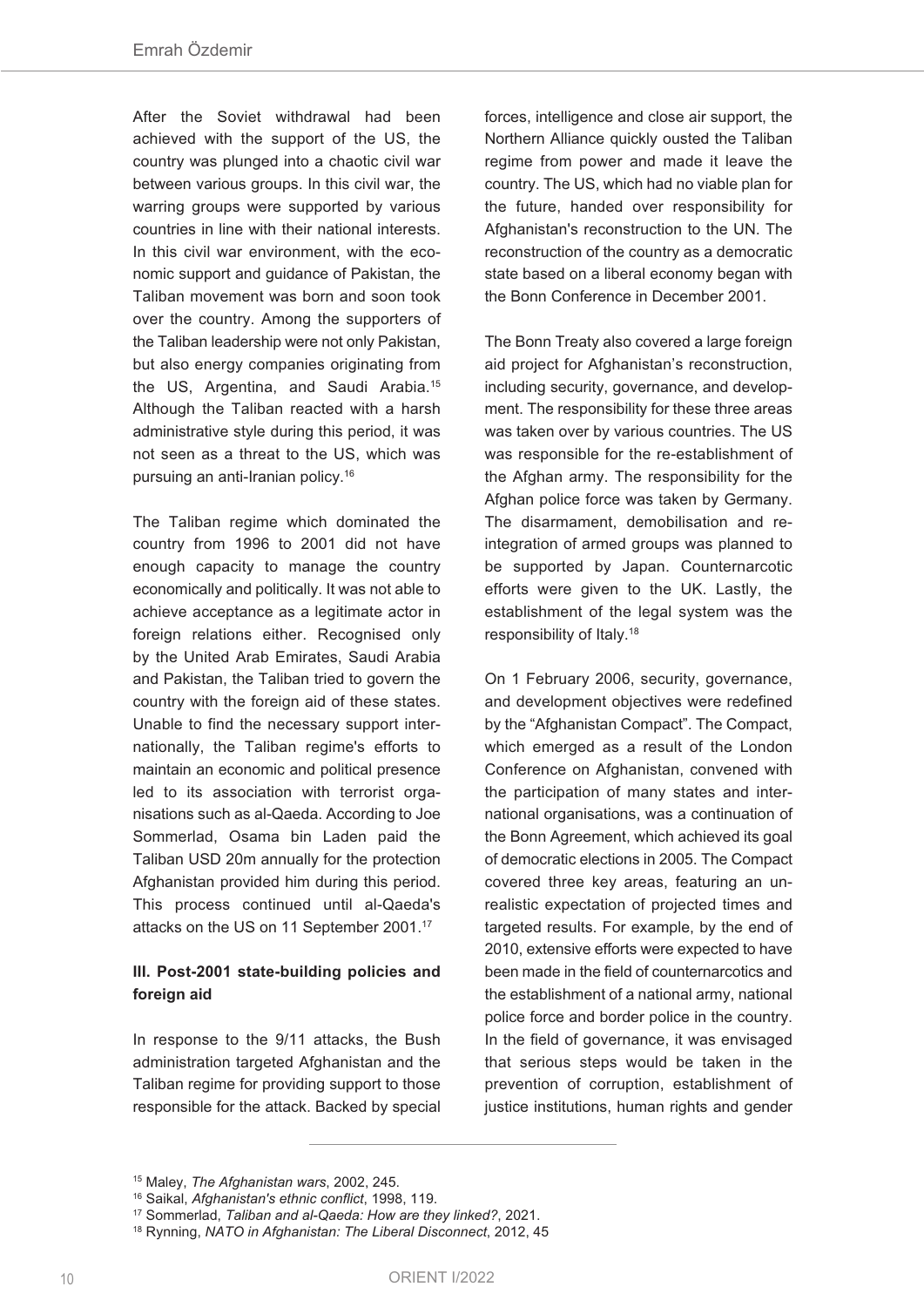within a timeframe ranging from 2006 to 2010. <sup>19</sup> It soon became clear that these set times were unrealistic. Furthermore, the coordination of the efforts put forward in line with these goals was inadequate. The lack of ownership of targets and efforts by local elements was also a serious problem. These shortcomings, combined with the country's chronic problems, make it clear that the Afghanistan Compact failed to deliver. 20

The amount of non-military aid to Afghanistan between 2001 and 2020 stood at approximately USD 150bn. The main areas in which this aid was used were property reforms, the health system, education, and infrastructure investments. In statistical terms, some progress was made in these areas. However, these advances were not enough to solve Afghanistan's chronic problems. The most pressing issue is that since the aid could not be converted into sustainable investment, there was no solution to the country's dependence on the outside world. In this respect, the aid increased dependence on foreign aid rather than creating a selfsufficient country.<sup>21</sup>

Military aid to the country also reached significant amounts. This assistance had a highly positive effect on army and police construction activities in terms of arms and equipment and personnel numbers. However, the army and police forces did not reach sufficient levels in terms of quality and were not capable of carrying out the fight against the Taliban and various terrorist organisations. In this case, problems such as the inadequacy of political decision-making mechanisms, corrupted governance mechanisms and a recruitment process based on ethnicity rather than merit were identified by various sources. Apart from the inability to get a return on the

aid provided, it was evident that this aid was not sustainable and that the security forces did not make much sense without the aid.<sup>22</sup>

Bribery and corruption are serious problems hindering the efficient use of foreign aid in Afghanistan, which ranks 165<sup>th</sup> out of 180 countries on the Corruption Perception Index 2020. <sup>23</sup> This perception adversely affected all activities relating to development and ensuring justice in the country and deeply shook trust in the administrators. Bribery and corruption reduced public confidence in the government, security forces and international efforts, disrupting economic development by damaging the tax system and the functioning of public services. Even more importantly, the public did not believe that these efforts would be successful. The perception that these activities were carried out as a part of the military operation made it difficult for local people to own them. The uncontrolled nature of the introduction of aid into the country was seen as another problem. There was no control over whom this money and aid was delivered to and under what conditions, and it could not be prevented from falling into the hands of pro-insurgency groups or warlords.

One of the most important factors of sustainable economic development is the legitimacy of the state system and government. Although a level of success was achieved on the basis of numbers, it is very difficult to say that state dominance, especially in rural areas, was fully achieved. The fact that the president could not be elected for a long time following the elections held in 2014 and 2019 – and that both sides accused each other of cheating in the elections – also negatively affected the reliability and legitimacy of the administration. Despite all these efforts, it is difficult to say that security was fully ensured within the

<sup>19</sup> The London Conference on Afghanistan, *The Afghanistan Compact*, 2006.

<sup>20</sup> Mcloughlin, *Helpdesk Research Report: Experience of Compacts*, 2009.

<sup>21</sup> Shah, *What did billions in aid to Afghanistan accomplish? 5 questions answered*, 2021.

<sup>22</sup> Karimi, *Moving Away from Foreign Aid: A Case Study of Afghanistan*, 2020.

<sup>23</sup> Transparency International, *Corruption Perceptions Index*, 2021.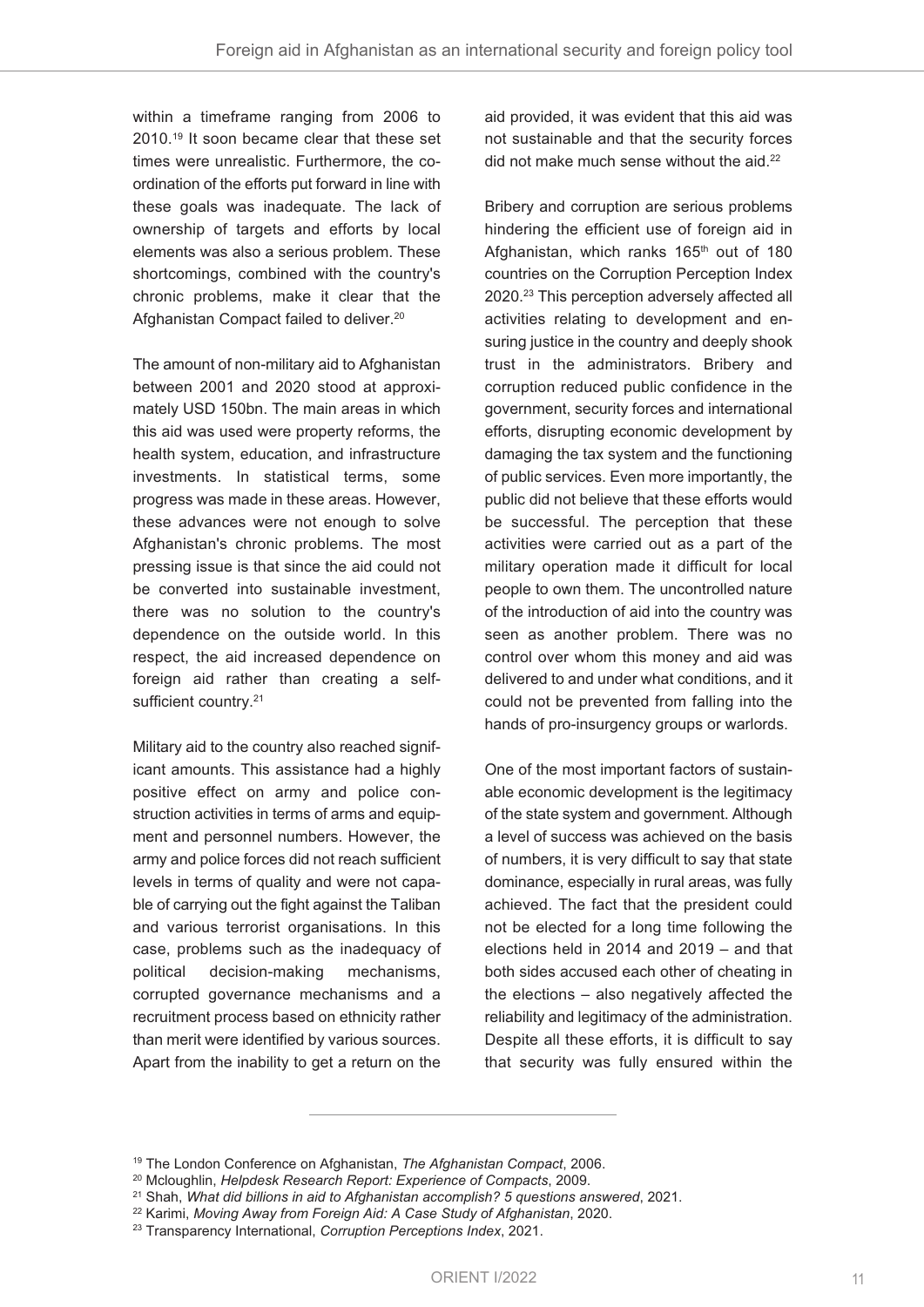country and state dominance was effective in this period. These considerable difficulties with security and legitimate state mechanisms, two important criteria of sustainable development, adversely affected the effectiveness of foreign aid. 24

The economic and political costs of the rebuilding policies of the failed Afghan state, which NATO and the US perceived as a threat to their own security, fell back on the political agenda due to the emergence of various security concerns, such as the situation in Syria and the threat of the so-called Islamic State. Humanitarian aid and reconstruction movements carried out with the use of soldiers in parallel with the military operation were reduced to the dimension of a social issue, not a security problem, due to these political and economic costs. The most important proof of this can be seen in the reduction of military operations to a lower level as of 2014, giving responsibility to Afghan institutions and reducing foreign aid.

## **IV. Foreign aid and the Taliban in the new era**

The Taliban regime, which represented a serious security threat to the US and other Western countries in 2001, has suddenly started to be seen as a stabilising element against radical terrorist organisations in Afghanistan and the region. Despite this dramatic change in the country, the most important factor remaining unchanged is the dependence of the country's economy and sociocultural life on foreign aid. The fact that the aid received in line with the rentier state situation of the country could not be converted into production and sustainable development in any way, which had become evident during the Cold War, was a weakness that the country could not overcome.

Looking at the economic situation before the Taliban took over the country again, 43% of Afghanistan's GDP came from foreign aid. 75% of public expenditure was based on foreign aid and more than 90% of the country's population had a daily income of less than USD 2. The country's economic income was largely based on mining and agriculture. Gold, grapes, tropical fruits, nuts and insect resins were among the most important export goods to the UAE, India, Pakistan, China, and Turkey. However, the income from foreign trade only amounted to a third of the aid provided by the US in 2020.

Although it is known that the country has abundant natural resources, it cannot be assumed that these resources can be turned into an economic remedy. Another negative effect of the current situation is that the illegal production and trade of opium are widespread in the country. The opium trade has been a major economic strength of the Taliban regime as well as corrupt state officials. Other economic sources of the Taliban have been minerals, revenues and economic aid provided by Pakistan, Russia, Iran, and China. Although the Taliban regime has stated that it will not allow the production of drugs to establish relations with the outside world, it is expected that it will inevitably turn to this area due to the lack of foreign aid. Therefore, it needs to be kept in mind that economic problems and dependence on foreign aid were also serious problems in the pre-Taliban era.

It should be noted that the significant reduction in foreign aid to Afghanistan coincided with the start of US-Taliban peace talks. For example, in 2011, the amount of US military and non-military assistance was USD 6.2bn, which decreased to USD 4.5bn by 2020. 25 The Trump administration's "put America first"

<sup>24</sup> Ozdemir, *Deteriorating Proximity between Liberal Peacebuilding and Counterinsurgency: Warlordism and Corruption in Afghanistan*, 2019.

<sup>25</sup> Bizhan, *Afghanistan and its donors: a critical time*, 2020.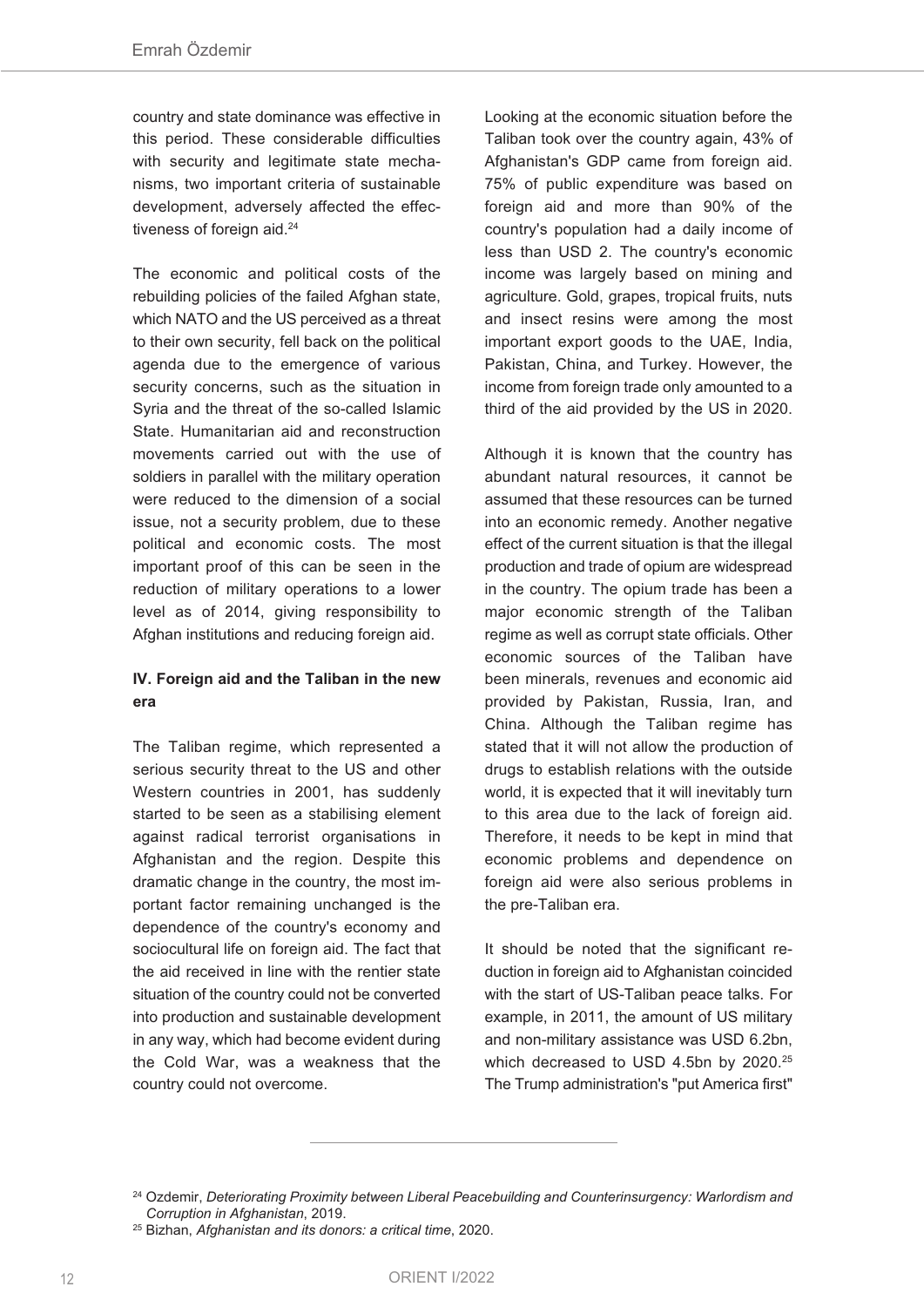approach had a significant impact on this US policy shift. Accordingly, the administration reviewed foreign aid and assessed that Afghanistan's importance in terms of national security had decreased. <sup>26</sup> Although prominent figures such as General David Petraeus and General John R. Allen mentioned that the US was at risk of reducing foreign aid to countries such as Afghanistan in a security environment in which violent extremist groups still pose a serious threat, these warnings were not effective. <sup>27</sup> Another such example is the decrease of approximately AUD 30m in the amount of assistance that Australia envisaged for the post-deal period. In 2020, the increased effectiveness of the Taliban also negatively affected the aid sent to the country. <sup>28</sup> The deterioration of the security environment and the Taliban's seizure of the country's key border crossings raised concerns about foreign aid and severely affected the official sources of income of Ashraf Ghani's government.

In the new era, the hesitation to recognise the Taliban and uncertainty regarding the Taliban's political stance have led to a halt to foreign aid to the country. There is justification for this hesitation on the part of the donor countries in light of the seizure of the country by a structure that had been considered the most important threat in a struggle of nearly twenty years. The US, the European Union and the IMF are the main donors that have stopped aiding the country. From their perspective, the idea of using foreign aid as a means of political control over local actors is clearly understandable. However, this affects the population of the country rather than the permanency of the Taliban regime. A large part of the country's population has faced starvation and misery, while the deterioration of the country's security environment and the intensification of uncertainty have caused NGOs operating in the country and thousands

of aid workers working in these organisations to leave the country. 29

Therefore, the Taliban administration in Afghanistan, whose economic resources are mostly foreign aid, is seeking to establish both *de facto* and *de jure* relations with the outside world in order to protect this resource. For this reason, a major softening can be observed since the harsh and extremist discourses of the 1990s. However, when we look at their practices, it can be argued that the Taliban administration is still preserving its old identity. For example, the character of the interim government established is far from inclusive. This government structure gives the impression that there is power-sharing to protect the integrity of the Taliban administration, which consists of various groups. Beyond the hesitancy created by the ideological and social perspective of the Taliban, the lack of experienced governing bodies is seen as another problem. The main question is how efficiently foreign aid, which was not able to be used efficiently for serious reasons such as chronic corruption and mismanagement in the twenty-year pre-Taliban period, will now be used by the Taliban.

The Taliban administration will follow a policy of utilising any economic resource it can find to survive. In this case, in the middle of the global competition between the US and Western countries and countries such as China, Russia and Iran, the Taliban has the potential to be the scene of an economic power struggle between the two sides. Therefore, it will be possible to receive foreign aid from different sources. However, this foreign aid will only provide short-term, temporary solutions due to the inability to create a sustainable development plan and the lack of an experienced and qualified administrative staff with the capacity to develop relations with international actors.

<sup>26</sup> Tremblay-Boire, *US foreign aid, explained*, 2017.

<sup>27</sup> Kheel, *Retired generals urge Congress not to cut funds for diplomacy*, 2017.

<sup>28</sup> Bizhan, *Afghanistan and its donors: a critical time*, 2020.

<sup>29</sup> Shah, *What did billions in aid to Afghanistan accomplish? 5 questions answered*, 2021.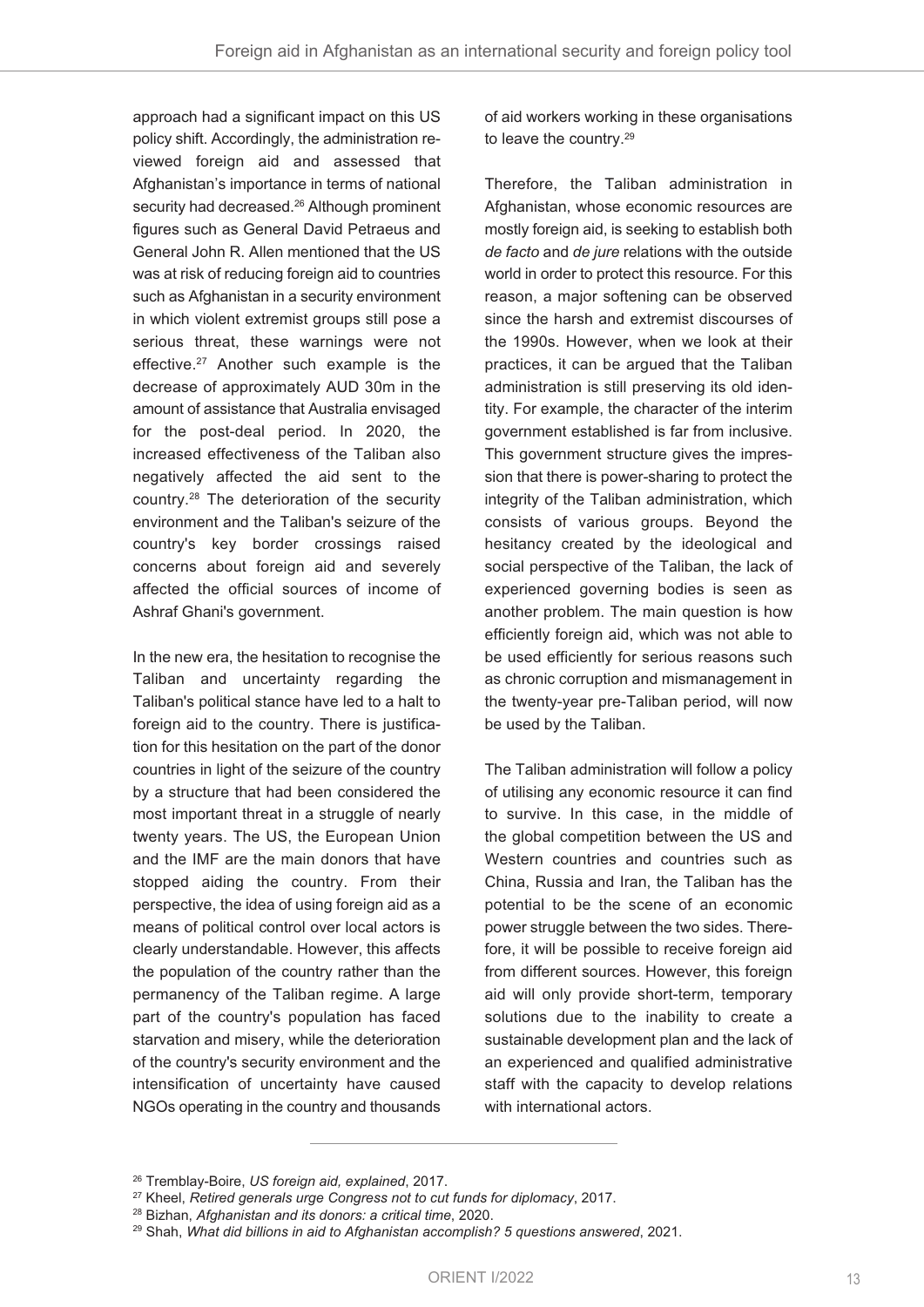It is a fact that foreign aid is necessary to solve the human suffering in the country in the short term. Alternatives can be considered for the administration of this aid without leaving it to the Taliban administration alone. If it can be decided that the Taliban administration is the reality of Afghanistan in the long run, there is a serious imperative to direct this administration to a state that will contribute to global and regional stability and then respond to the needs and demands of the Afghan people. For this reason, in the current situation it has become clear once again that foreign aid is required for humanitarian purposes and as an effective tool for political goals.

#### **V. Conclusion**

Afghanistan has been an important actor in terms of both regional and global security and politics since 1747. There are some basic reasons why aid has not created the expected effectiveness in the country, which has a very deep history in terms of foreign aid. First, the aims of aid are shaped in line with the conjunctural political goals and interests of the donor countries rather than long-term results. Another important reason is the weakness of the country's civil administration system and social structure. The prevalence of corruption and bribery at bureaucratic levels and the fact that the public has remained indifferent to this situation caused the aid to be used in line with personal interests rather than the intended development processes. Again, short-term pragmatic political and security expectations of the donors left the aid flow under the control of a

mechanism dependent on the country's power elites instead of transparent control.

Foreign aid provided without solving the chronic problems of the country will not be able to create a sustainable development environment and will not go beyond saving the day as it was before. This situation, as experienced by the previous administration and various external actors, now faces the Taliban administration. The strong support of Pakistan for the Taliban creates the disadvantage that it is also seen as a political tool of an external power. Concessions made to extremist groups such as the Haqqani Network to maintain its structure and its inability to circumvent its past identity are also still serious problems for the Taliban in terms of gaining legitimacy.

Despite all this, there is no guarantee that the country will reach an environment of peace, tranquillity, and stability even if foreign aid is provided to the country. However, the inevitable truth is that there are millions of people in the country struggling with hunger and misery. The only hope of these people is foreign aid provided by the international community. The insolvency of these social and economic problems of the country may also lead to security threats such as uncontrolled migration and human resource supply for violent extremist groups. For this reason, a balance should be achieved between the use of international aid as a political tool in line with national interests and the potential creation of a cooperation environment in terms of human and global security.

#### *Reference list*

ASIAN DEVELOPMENT BANK, "Asian Development Bank Member Fact Sheet," September 2021, https://bit.ly/3cMe3VB.

BIZHAN, NEMATULLAH, "Afghanistan and its donors: a critical time," *DevPolicyBlog*, November 23, 2020, https://bit.ly/2ZozwAW.

BOUTROS-GHALI, BOUTROS, "Empowering the United Nations," *Foreign Affairs* 71, (5:1992), 89-102.